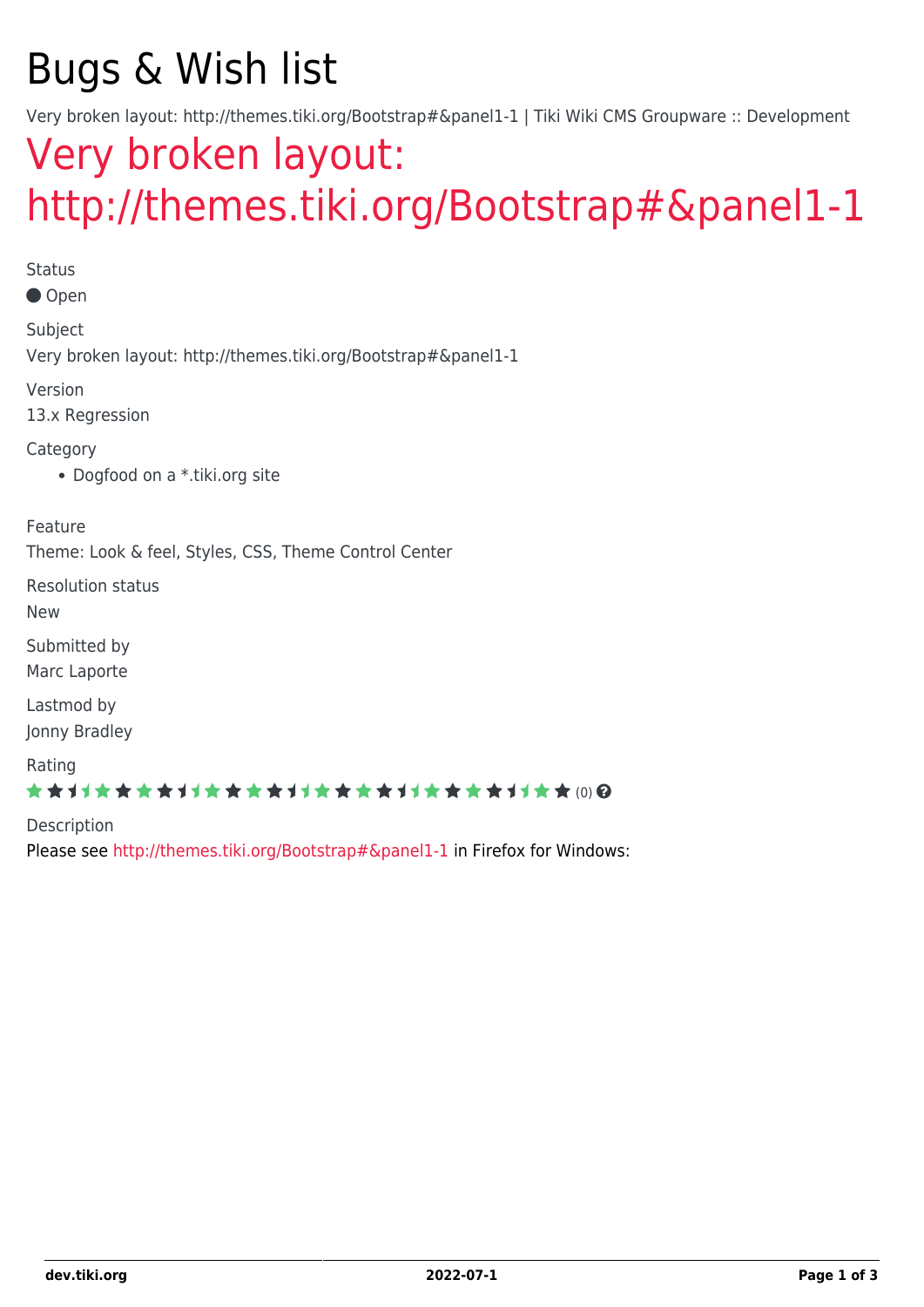

#### Workaround

This is because that (ugly) slider plugin is heavily dependent on added CSS files (lots of them) and these don't survive the wiki page cache, so i have disabled the cache on that page now. Fixing it properly would be hard...

Importance 7 Easy to solve? 3 Priority 21 Demonstrate Bug (Tiki 19+) Please demonstrate your bug on show2.tikiwiki.org Version: trunk ▼ [Create show2.tikiwiki.org instance](#page--1-0) Ticket ID 5441 Created Friday 22 August, 2014 21:35:42 GMT-0000 by Marc Laporte LastModif Saturday 20 September, 2014 17:01:18 GMT-0000